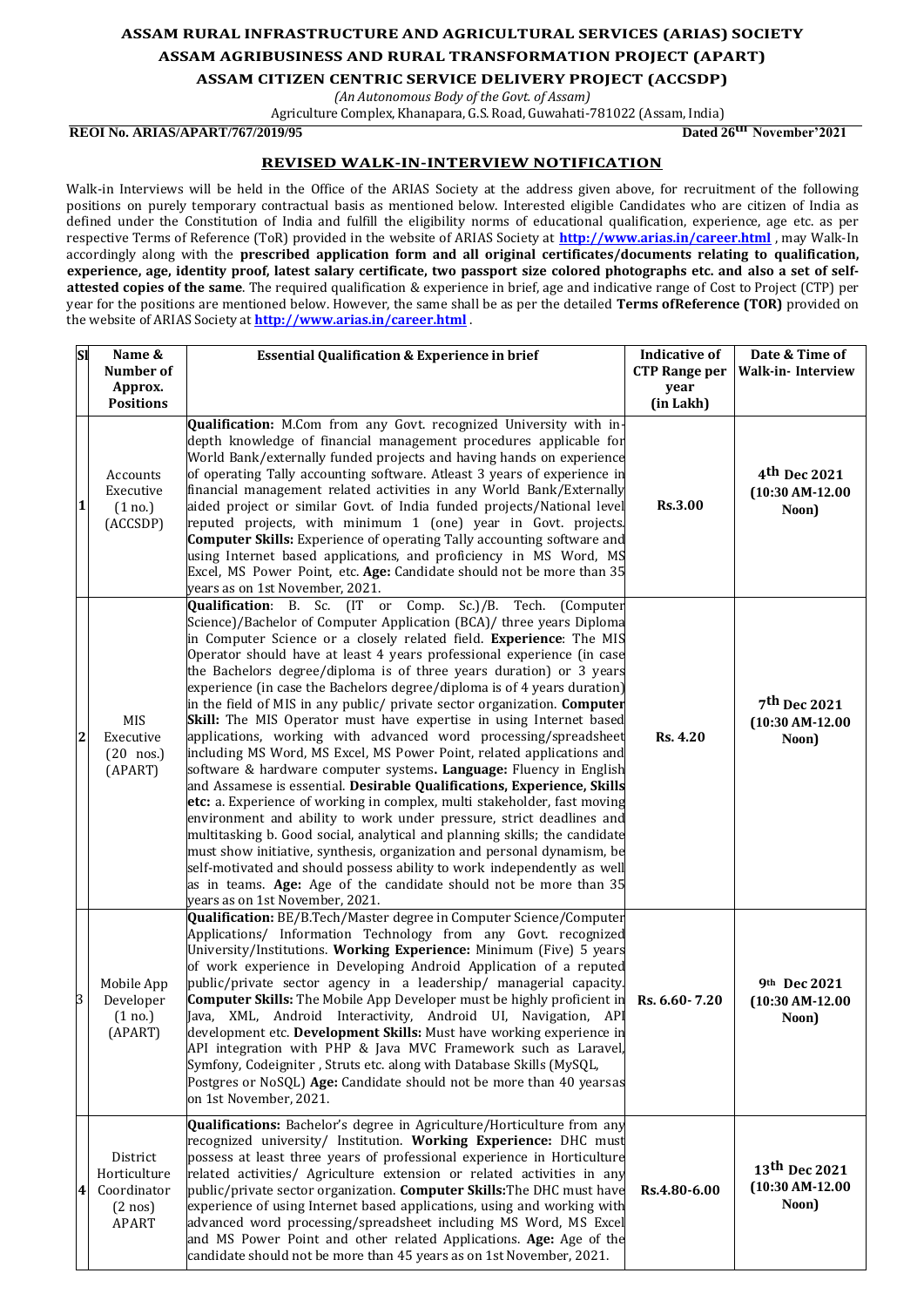| 5 | Junior<br>Management<br>Information<br>Systems<br>Specialist<br>(1 no.)<br>(APART)   | Qualification: BE/B.Tech/Master degree/ Post Graduate Diploma (min<br>two years duration) in Computer Science/Computer Applications/<br>Information Technology/or a closely related field from any Govt.<br>recognized University/Institutions. Working Experience: Minimum<br>(Five) 5 years of work experience in managing MIS/IT systems of a<br>reputed public/private sector agency in a leadership/ managerial<br>capacity. Computer Skills: The Jr.MISS must be highly proficient in<br>software development, computer applications, including MS Word, MS<br>Excel and MS Power Point etc. Development Skills: Must have working<br>experience on PHP MVC Framework such as Laravel, Symfony<br>Codeigniter etc. along with Database Skills (MySQL, Postgres or NoSQL).<br>Age: Candidate should not be more than 40<br>years as on 1st November, 2021 | Rs. 6.60 - 7.20 | 15th Dec 2021<br>$(10:30 \text{ AM-}12.00)$<br>Noon) |
|---|--------------------------------------------------------------------------------------|----------------------------------------------------------------------------------------------------------------------------------------------------------------------------------------------------------------------------------------------------------------------------------------------------------------------------------------------------------------------------------------------------------------------------------------------------------------------------------------------------------------------------------------------------------------------------------------------------------------------------------------------------------------------------------------------------------------------------------------------------------------------------------------------------------------------------------------------------------------|-----------------|------------------------------------------------------|
| 6 | District<br>Enterprise<br>Development<br>Coordinator<br>$(4 \text{ no.})$<br>(APART) | Qualification: Master's Degree in Business Administration (MBA/<br>PGDBM) with specialization in agribusiness/ entrepreneurship/ rural<br>management/ marketing/ finance. <b>Experience:</b> With five (5) years of<br>demonstrated experience in promoting entrepreneurship, working in<br>incubation program for handholding of enterprises or small business<br>development programs. Age: The candidate shall not<br>be of more than 40 years of age as on 1st November, 2021                                                                                                                                                                                                                                                                                                                                                                              | Rs. 6.60-10.80  | 17th Dec 2021<br>$(10:30$ AM-12.00<br>Noon)          |
| 7 | District<br>Enterprise<br>Development<br>Executive<br>(1 no.)<br>(APART)             | Qualification: B.Sc in Agriculture or allied sectors/ B.E. or B.Tech in<br>Agriculture/ food technology/ BBA with at least 3 years experience in<br>agribusiness, food processing sector. Experience: Experience in<br>entrepreneurship and enterprise Development, counseling<br>for<br>enterprises, conducting training & capacity building programmes and<br>facilitating access to finance and business development, marketing of agri<br>/ food products will be and added advantage. Age: The candidate<br>shall not be of more than 35 years of age as on 1st November, 2021                                                                                                                                                                                                                                                                            | Rs. 3.00-4.20   | 20th Dec 2021<br>$(10:30$ AM-<br>12.00Noon)          |
| 8 | Office<br>Management<br>Executive (20<br>nos.)<br>(APART)                            | <b>Qualification:</b> Graduate (minimum three years duration) degree in any<br>field from recognized University/institution. Working Experience: The<br>OA must have at least (2) two years' experience in office<br>management/secretarial work in any public or private sector<br>organization. Computer Skills: Must be excellent in using computer<br>applications, with advanced knowledge of Office Management<br>proficiency in MS Office Applications like (Word, Excel, and PowerPoint<br>etc.) including email. Language: Fluency in English is a must. Preference<br>will be given to candidates with local languages.<br>Age: Age of the candidate should not be more than 35 years as on 1st<br>November, 2021.                                                                                                                                   | <b>Rs.3.00</b>  | 22nd Dec 2021<br>$(10:30$ AM-<br>12.00Noon)          |

## **Other General conditions for interview:**

- 1. The original certificates/documents will be returned after corroboration with the self-attested copies to be brought by the candidates. If at any stage, it is found that information furnished in the application or supporting documents is misleading/misrepresented/incomplete/false, candidature shall be liable for cancellation. In case of exceptionally talented candidates, the SPD may relax the age limit of all the mentioned positions. **Application received through email shall notbe entertained and rejected**.
- 2. The SPD, ARIAS Society reserves the right to
	- a. In case of overwhelming response, to hold written examination of the candidates selected for the interview, and in thatcase, the candidates securing more than **60%marks** in the written test shall only be interviewed.
	- b. Cancel this advertisement and/or the selection process, in parts or fully, without assigning any reason and without thereby causing any liability to anyone.
	- c. Increase or decrease the number of positions mentioned above.
	- d. Recruit the selected incumbents in a staggered manner.
- 3. No TA/DA shall be admissible for attending the Walk-in-interview.
- 4. The maximum Cost to Project (CTP) for all the above positions mentioned in the respective REoI and the Terms of References (ToR) provided on the website of ARIAS Society at **<http://www.arias.in/career.html>** is just an indicative range and a selected candidate will be offered remuneration based on (i) around 20% (max) hike on the last drawn remuneration and (ii) performance in the interview.
- 5. In case, sufficient candidates with requisite experience in the field cited above are not available, the Interview Panel may allow candidates having lesser years of experience to appear before the Interview Panel; However, if selected they will be offered a lower CTP.